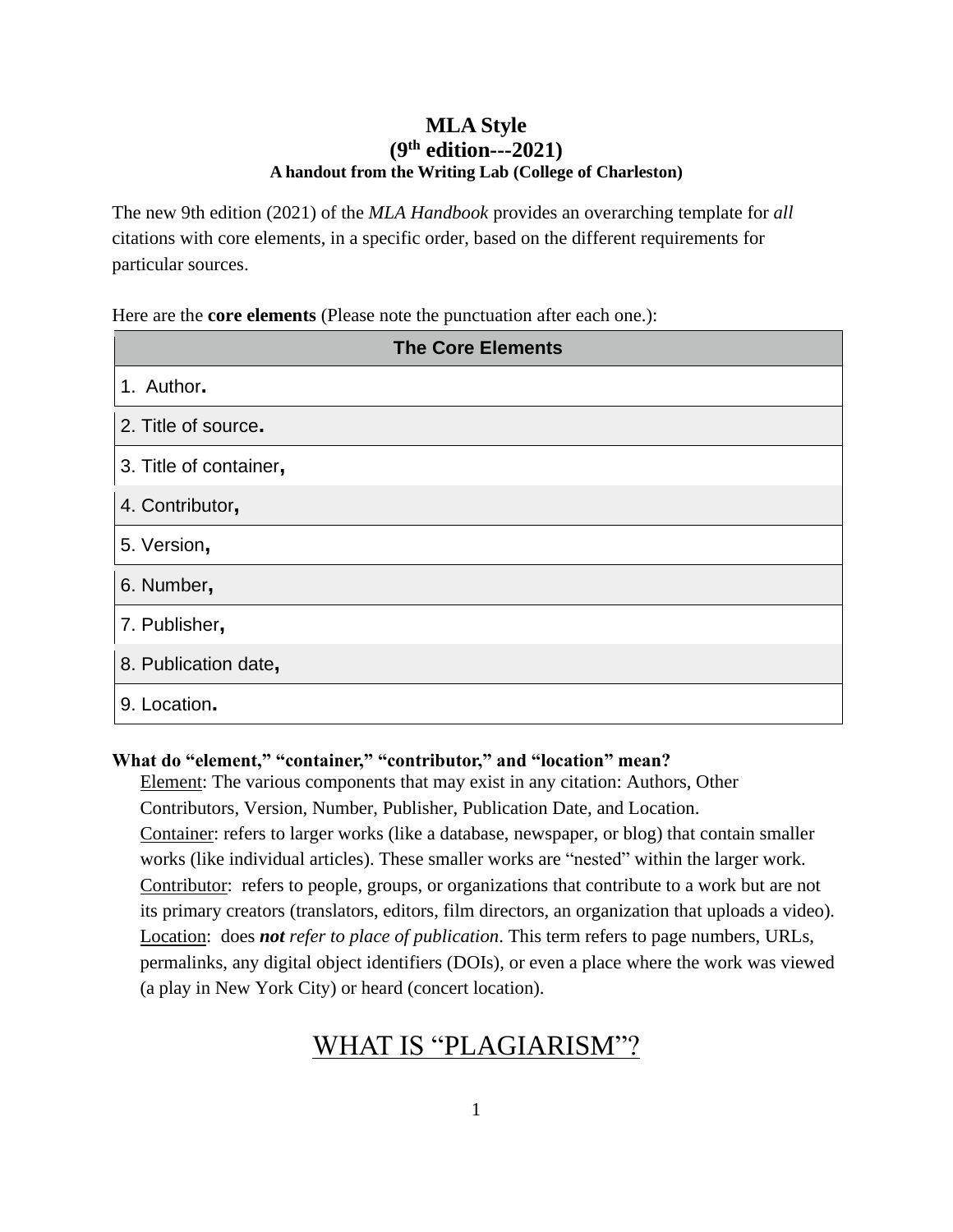#### What is plagiarism?

According to the *MLA Handbook,* plagiarism is the act of "presenting another person's ideas, works, or entire work as your own" (96-97). Thus, the most logical way to avoid plagiarism is to give the author credit for the information cited in your paper. Give credit regardless of whether or not you decide to summarize, paraphrase, or copy directly—the three ways to use your sources. Be sure to have a balance between quotations and paraphrases.

#### The Three Ways to Use Sources

- 1. Summarize---give a general overview in your own words of the main point of the entire source.
- 2. Paraphrase—explain specifics from a particular paragraph or section of the source in your own words. When paraphrasing, try to avoid simply following the structure of the original source and then using a synonym for each word in the original. You should put the entire idea that the sentence or paragraph gets across in your own words. If you cannot do so effectively, it is best to quote directly from your source.
- 3. Directly quote from your source—copy word for word, punctuation mark for punctuation mark, etc. from the source.

When you begin writing your paper, you will have to be selective in choosing your material, and you will have to give credit to the source of the material—whether summarized, paraphrased, or quoted. Giving credit *in the text* of your paper is called documentation.

# WHAT IS "DOCUMENTATION"?

To be an honest and responsible researcher, provide parenthetical references (also known as intext citations) in the text of your paper when you use any idea or quotation from a source. What follows is a list of the primary steps to document materials using the MLA. These steps reflect the guidelines in *MLA Handbook* (9<sup>th</sup> edition) published in 2021.

#### **How often do I have to give parenthetical references?**

Credit must be given when you quote directly from a source and place the sentence or phrase in quotation marks. Technically, you own each word which you do not put in quotation marks. Thus, in addition to using parenthetical references after a direct quotation, you must give credit to your source each time your sentence expresses an idea that is not your own.

**EXCEPTION:** When you elaborate on the ideas in one source for several sentences, you need not have a page number in parenthesis at the end of each sentence—especially if the context makes it clear that all of the information came from the same source or even the same page. In this case, place a page number in parenthesis at the end of a sentence in which you first mention the material you are paraphrasing or summarizing. If the rest of the material is on the same page and the reader knows that all the information within the paragraph came from the same source,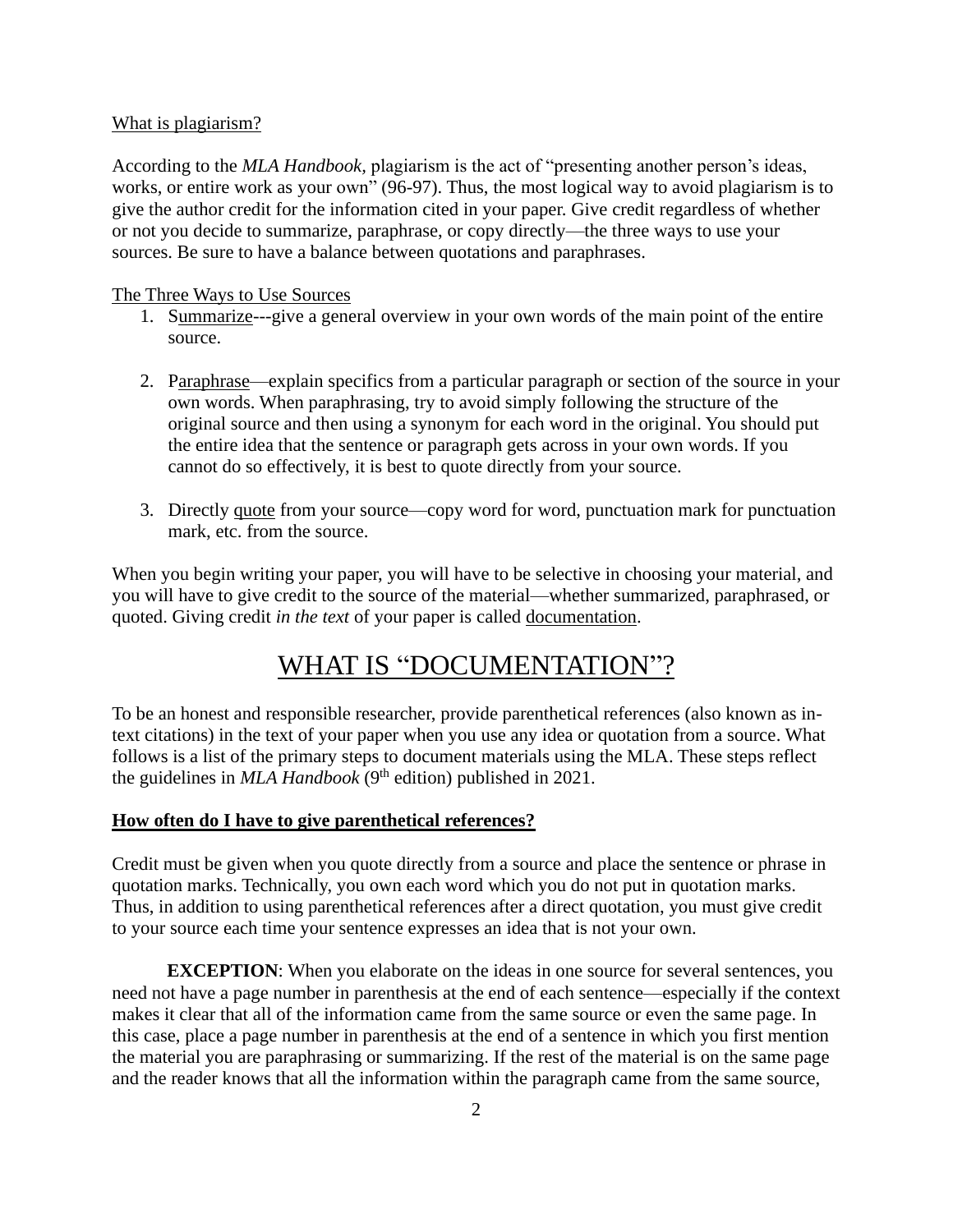you will need only one more parenthetical reference to the source; this reference appears at the end of the last sentence where you give information from this source.

#### **Example**

An analysis of the three ways of looking at a blackbird can be found in a study by Erin Gray. First, there is the most obvious: as a bird which is black (Gray 22). Second, the same critic claims, the bird can be seen as a messenger. Third, there is the association of the bird with ancient mythology, including the connection with the demon lover (Gray 22).

#### **Journal vs. Magazine: What's the difference?**

A journal is a *scholarly* periodical, such as *Afro-American Literary Studies*. A magazine is a popular periodical, such as *Time* or *Newsweek*.

#### **There are four ways to give credit to a** *book, article***, or** *essay* **in the body of your paper.**

- 1. **Parenthetical citation (surname—last name—only)** At the end of your sentence, place in parenthesis the last name of the author, followed by the page number. **Example**: Studies have shown that the number of unwanted pregnancies has quadrupled in the last decade (Simon 133).
- 2. **Citation inside your prose. N**ame your source's author in your sentence. In this case, put the page number in parenthesis. **Example**: Simon indicates that many studies have shown the number of teenage pregnancies has quadrupled in the last decade (133).
- 3. **If you have more than one source by the same author,** you will have to abbreviate the title of the source in your parenthetical citation. For books or articles, use the first key/significant word(s) in the title—that is, do not use an article ("a," "an," or "the") or a preposition ("in," "to," etc.) as part of your abbreviation. All words are considered key except articles and prepositions. The complete title of the book or article will be found only in the List of Works Cited. **Example**: The character Sethe notes, "Places, places are still there. If a house burns down, it's gone, but the place—the picture of it—stays" (Morrison, *Beloved* 35).

The Works Cited for the above has two Morrison works, but using *Beloved* in the parentheses shows which was the source for your paper's quotation.

4. If you have two authors with the same last name, help your reader distinguish between them. The easiest solution is to use the first initial of each author and follow it by a period. If the names of both authors begin with the same letter, write out the full name of each author whenever you cite that person's work. **Example**: Reading is "just half of literacy. The other half is writing" (N. Baron 194). One might even suggest that reading is never complete without writing.

The Works Cited for the above shows there are two writers named Baron, but using "N, Baron" in your paper helps readers see which scholar is being quoted: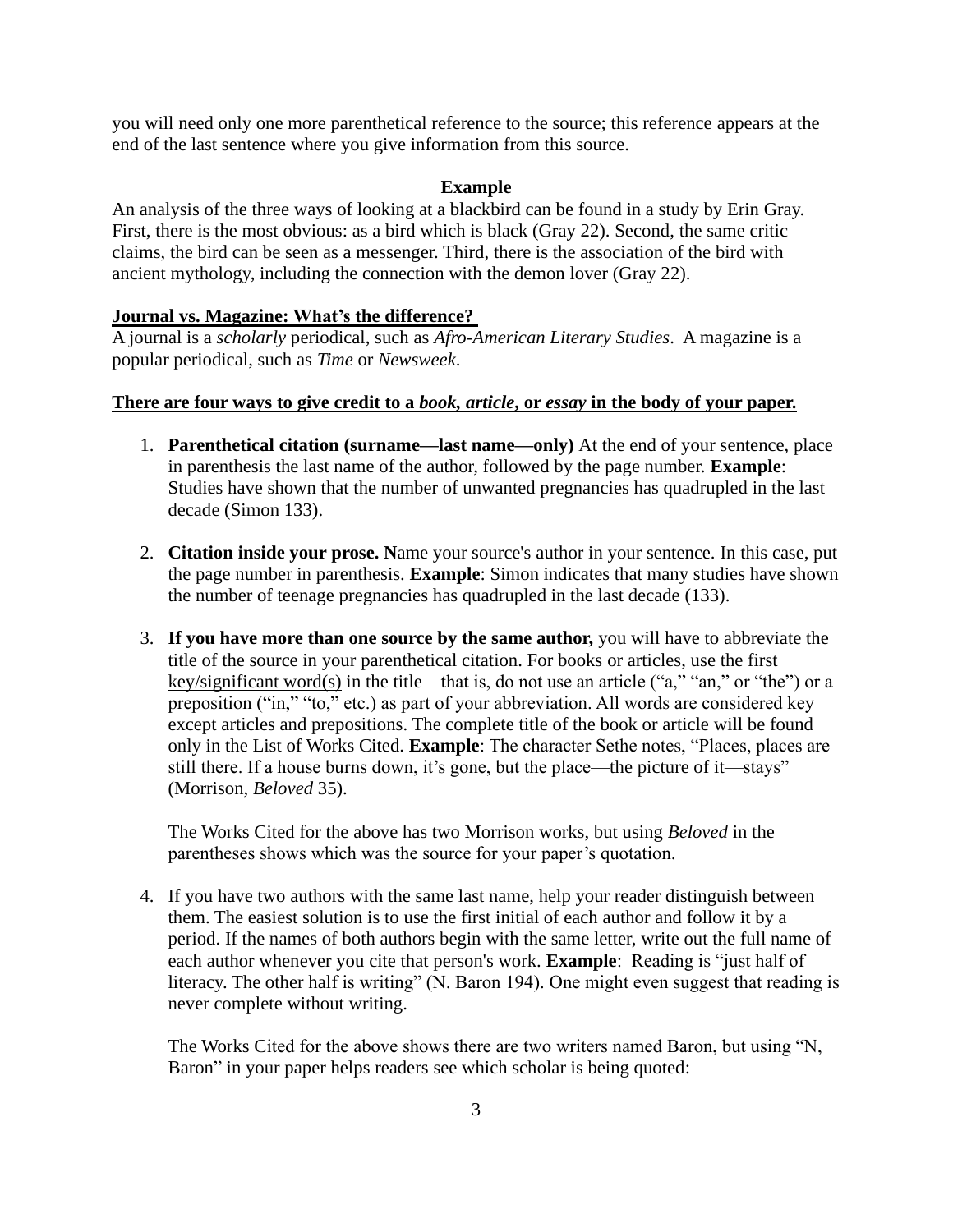Baron, Jaimie. *Reuse, Misuse, Abuse: The Ethics of Audiovisual Appropriation in the* 

*Digital Era.* Rutgers UP, 2020.

Baron, Naomi S. "Redefining Reading: The Impact of Digital Communication Media."

*PMLA*, vol. 128, no. 1, Jan. 2013, pp. 193-200.

**NOTE**: Occasionally, you may want to use the ideas of more than one source in a particular sentence. If you are using three or four different sources and wish to put information from all of them in the same sentence, write the last name of each author and the page number and separate them with semicolons.

**Example**: Of the reasons for choosing abortion, the most frequently cited is unwanted pregnancy (Smith 125; Goodwin 66; James 89).

If you use information from more than three or four sources in one sentence, you are probably not writing as effectively as you should.

#### **How do I cite** *digital sources* **in the body of my paper?**

If your Works Cited entry looks like this:

Stark, Susan. "His Naked Villainy: Sir Ian McKellen Is No Garden-Variety Richard III."

*Detroit News,* 20 Jan. 1996, www.detnews.com/menu/Stories/32720.htm.

the parenthetical reference in the body of the paper looks like this:

Fueled by a renewed interest in Shakespeare resulting from Kenneth Branagh's success in bringing the playwright to the big screen (Stark), the film sparked a controversy concerning Loncraine's choice of setting.

#### **Here are more guidelines for citing electronic sources in the body of your paper:**

In parenthetical references, works from the World Wide Web are cited just like printed works that is, if your source has no author, then you cite the title of the work in your parenthetical reference. If your source lacks numbering, omit numbers from your parenthetical references. If your source includes section numbering (such as numbering of paragraphs), give the relevant number preceded by the label par. or pars., citing the relevant numbers. Give the appropriate abbreviation before the numbers. If it uses sections or chapters, use sec. or secs. Or chs. or chs. **Example**: (Moulthrop pars. 19-20). (For a document on the Web, the page numbers of a printout should normally *not* be cited, because the pagination may vary in different printouts.)

# HOW DO YOU DOCUMENT IN-TEXT?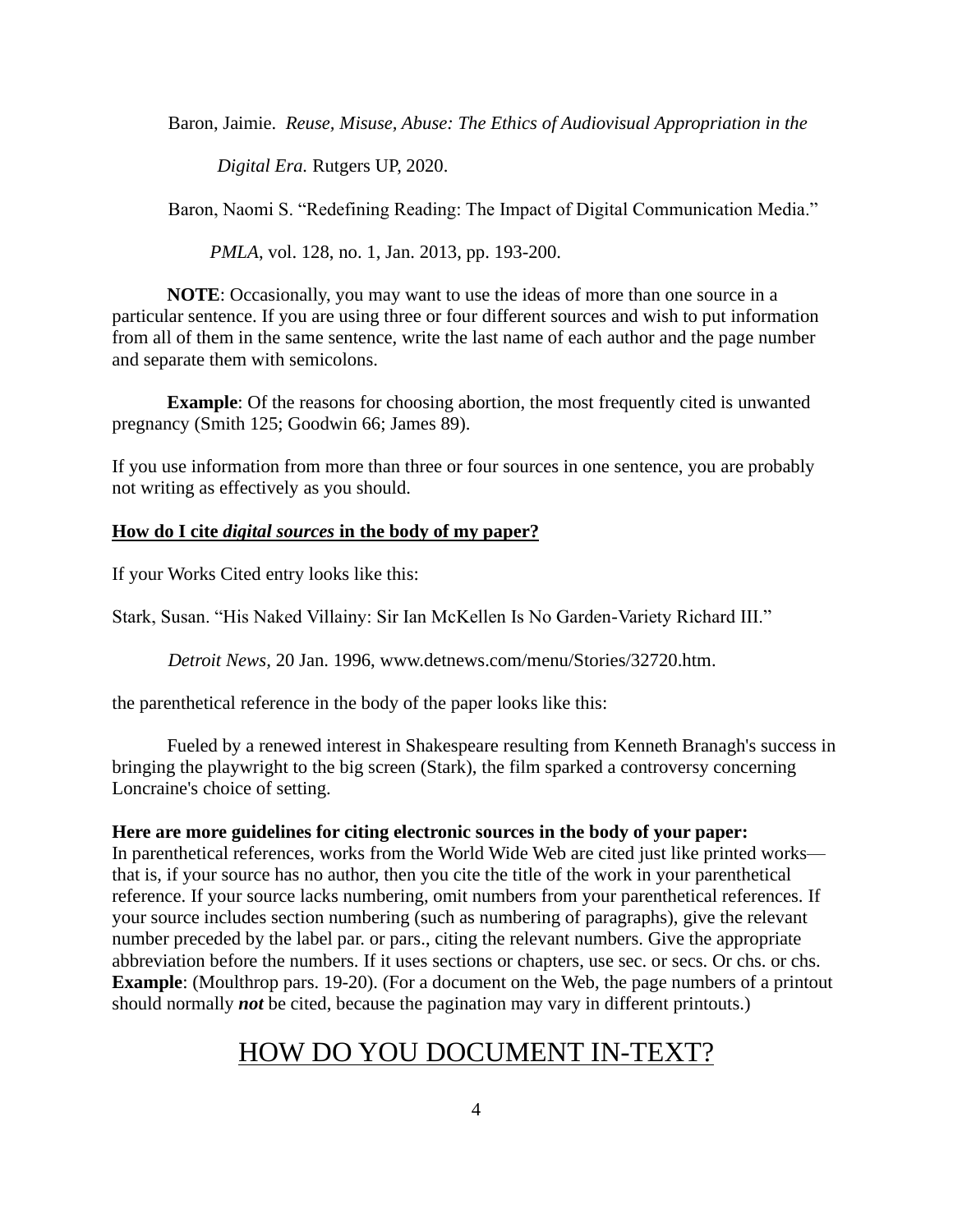#### Book or Article with One Author

The number of unwanted pregnancies has quadrupled in the last decade (Simon 133).

#### Book or Article with Two Authors

Working primarily with a collaborator, McClintcock discovered that many were wrong about chromosomes and genes (Vare and Hoffman 236).

#### Book with Three or More Authors

The three most important factors are personality, attitude, and progress (Jameson et al. 33). **NOTE**: You will put only the last name of the first author listed on the title page of a book or article.

#### Two Sources Written by the SAME Author

The three most important factors are personality, attitude, and progress (Jameson, *Teaching* 22).

Also contributing to teaching excellence is expertise in the subject area (Jameson, "Classroom" 67).

In the above examples, the first key/significant word in the title is listed.

#### Two or More Sources by Authors with the SAME Last Name:

Teaching for non-native speakers can be achieved best through avoiding subjects on which there is considerable disagreement from culture to culture (J. Garcia 45).

The most controversial subjects are religion and politics, but even such seemingly harmless issues like the roles of men and women have been found to cause unnecessary conflict in the classroom (M. Garcia 86).

#### **Indirect Sources**

Whenever possible, take material from the original source, not a secondhand one. Sometimes, however, only an indirect source is available. If what you quote or paraphrase is itself a quotation, put the abbreviation qtd. in ("quoted in") before the indirect source you cite in your parenthetical reference.

**Example:** As Arthur Miller says, "When somebody is destroyed, everybody finally contributes to it, but in Willy's case, the end product would be virtually the same" (qtd. in Martin and Meyer 375).

#### **Months**

For names of months longer than four letters, abbreviate in the Works Cited: Jan. Feb. Mar. Apr. Aug. Sept. Oct. Nov. Dec.

#### **Forward Slash**

When a source presents multiple pieces of information for a single element in the entry—for instance, more than one publisher is named— separate them with a forward slash.

Tomlinson, Janis A., editor. *Goya: Images of Women.* National Gallery of Art / Yale UP, 2002.

# <u>WHAT IS THE "WORKS CITED"?</u>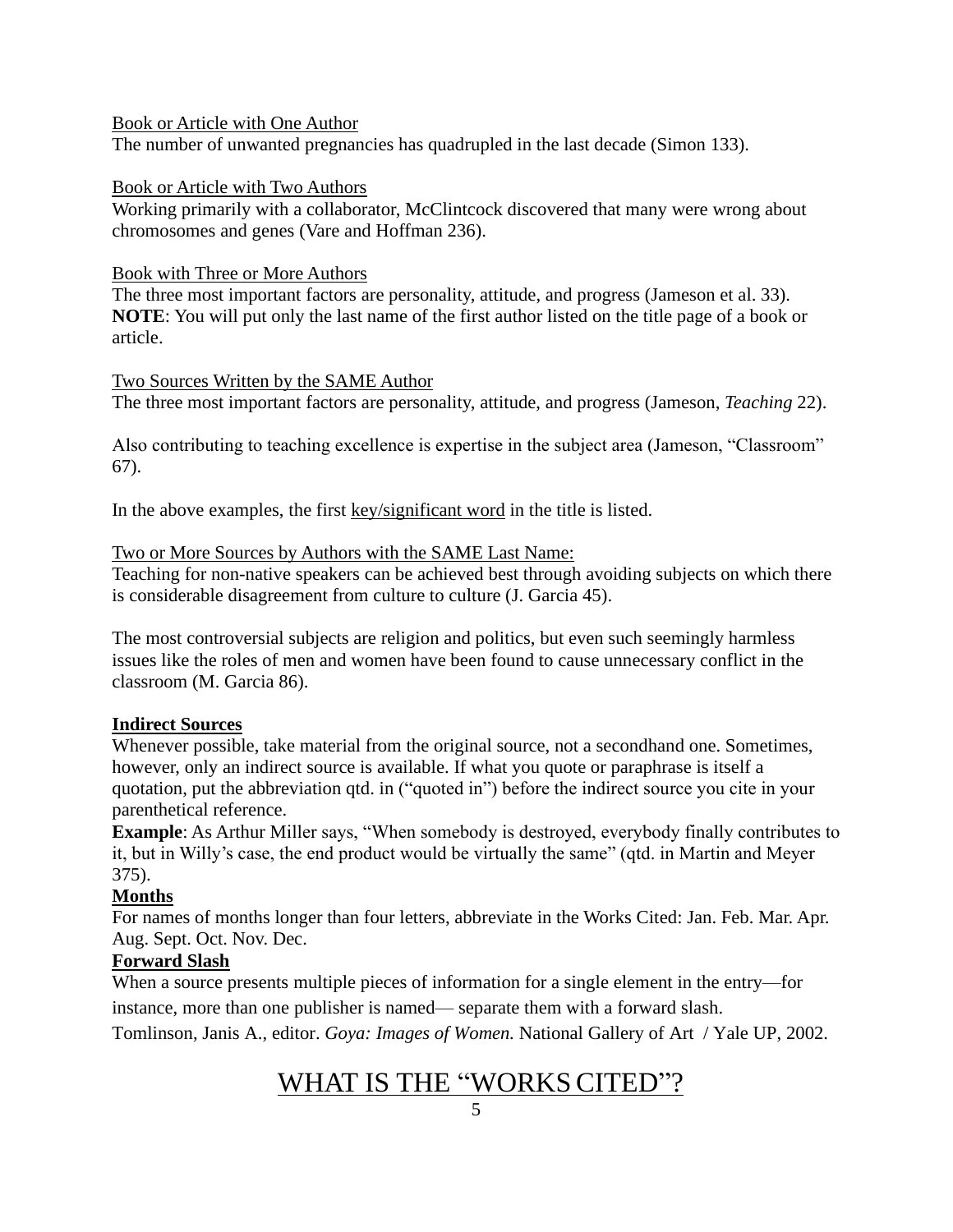For all term papers, PROVIDE a Works Cited page—that is, a list of the sources used in *writing* the paper. In compiling your list, please be sure that everything in the list of Works Cited is mentioned in the body of the paper. More important, remember to include an entry for every source used in your paper.

The sources are arranged in alphabetical order according to the <u>last name</u> of the <u>author</u>. The last name should be listed first in each entry; it should be followed by a comma and the author's first name. When there is no author given, the entry is alphabetized according to the first word of the title, not counting articles ("a," "an," and "the"). If the particular source requires more than one line to give readers all the information required, indent by five spaces (or one half-inch on the computer) the second and subsequent lines. *Please also remember to double space between each line and between entries.*

# HOW TO DO YOUR WORKS CITED

# Books

#### One Author

Blocker, Dan. *The Western Hero and Television in the 1960's*. Prentice, 1972.

#### Two Authors

Dorris, Michael, and Louise Erdrich. *The Crown of Columbus.* HarperCollins Publishers, 1999. [Note: You should list the authors in the order in which they are named on the title page.]

#### Three or More Authors

Pike, Joseph, et al. *Teaching Shakespeare in the Two-Year College.* Random, 1985. [Note: When a source has three or more authors, only the first one shown in the source is normally given. And et. al is Latin for "and others"]

#### Two or More Books by the Same Author

Boroff, Marie. *Language and the Poet: Verbal Artistry in Frost, Stevens, and Moore.* U of

Chicago P, 1979.

---. "Sound Symbolism as Drama in the Poetry of Robert Frost." *PMLA*, vol. 107, no. 1, Jan.

1992, pp. 131-44. *JSTOR*, https://doi.org/10.2307/462806.

NOTE: \*Normally, the 9<sup>th</sup> edition of *MLA* does <u>not</u> tell place of publication, unless the work was published before 1900 or the publishers have offices in more than one country (See p. 173 section 5.67 of *MLA Handbook*, 9th edition, 2021.)

Young, Brigham. *The Necessity for Bigamy.* Salt Lake City, Mormon, 1876.

---. *Mormonism and the Call of God.* Salt Lake City, Mormon, 1870.

#### Book with an Editor (or Editors)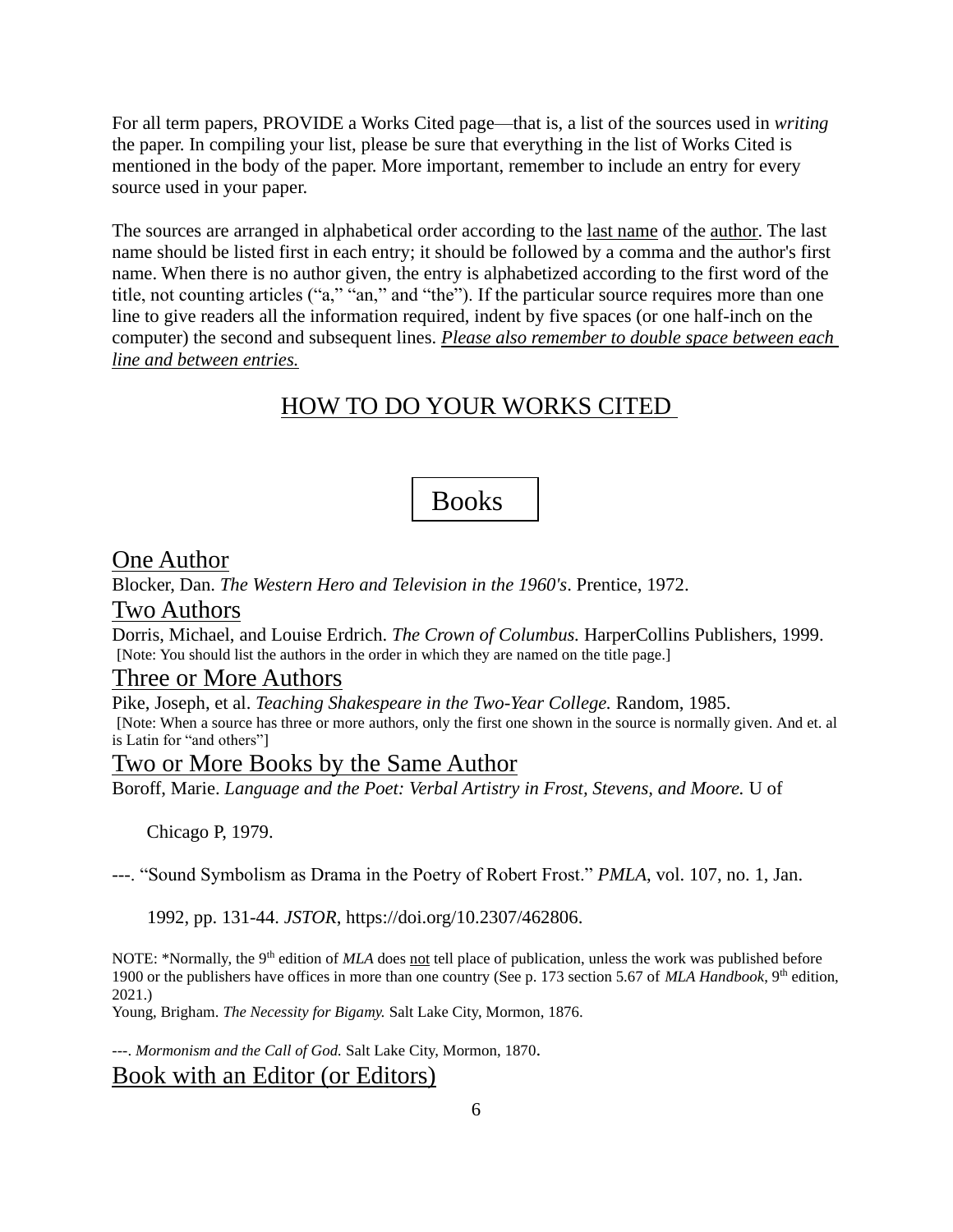McMichael, George M., editor. *Concise Anthology of American Literature.* Macmillan, 1985.

Baron, Sabrina Alcorn, et al., editors. *Agents of Change*. U of Massachusetts P / Center for the

Book, Library of Congress, 2007.

[Note: You use the phrase "et al., editors." when there are three or more editors.] [Note: This entry has two publishers; hence, it uses the forward slash /.]

## Book with an Author and an Editor

Woolf, Virginia. *A Writer's Diary.* Edited by Leonard Woolf, Harcourt, 1954. E-book O'Connor, Patricia. *Woe is I: The Grammarphobe's Guide to Better English in Plain English*. E-

book ed., Riverhead Books, 2009.

# E-book from College of Charleston Library Database Published on a Website

Gikandi, Simon. *Ngugi wa Thion'o.* Cambridge UP, 2000. *ACLS Humanities E-book*,

hdl.handle.net/2027/heb.07588.0001.001.

# Anthology (with an Editor)

# Kennedy, X. J., editor. *The Ways to Poetry: Several Approaches.* Little, 1984. Anthology (a Chapter in an Edited Book)

Woolf, Virginia. "The New Dress." *Women & Fiction: Stories by and About Women,* edited by

Susan Cahill, New American Library, 1975, pp. 67-80.

*Special note*: In an entry for an anthology, the play's title is italicized, not underlined.

Shakespeare, William. *Hamlet, Prince of Denmark*. *The Complete Works of Shakespeare*, edited by Hardin Craig and David Bevington, revised ed., Scott, Foresman, 1973, pp. 903-42.

# Anthology: Using Two or More Short Works from One Anthology or Collection

Create an entry for the anthology as a whole and entries for each short work cited in your paper. The entries for the short works should contain ONLY the **author, title of the selection, editor,**  and **page numbers.** Each entry should be placed in proper alphabetical order, of course.

Agee, James. "Knoxville: Summer of 1915." Oates and Atwan, pp. 171-75.

Oates, Joyce Carol, and Robert Atwan, editors. *The Best American Essays of the Century*.

Houghton Mifflin, 2000.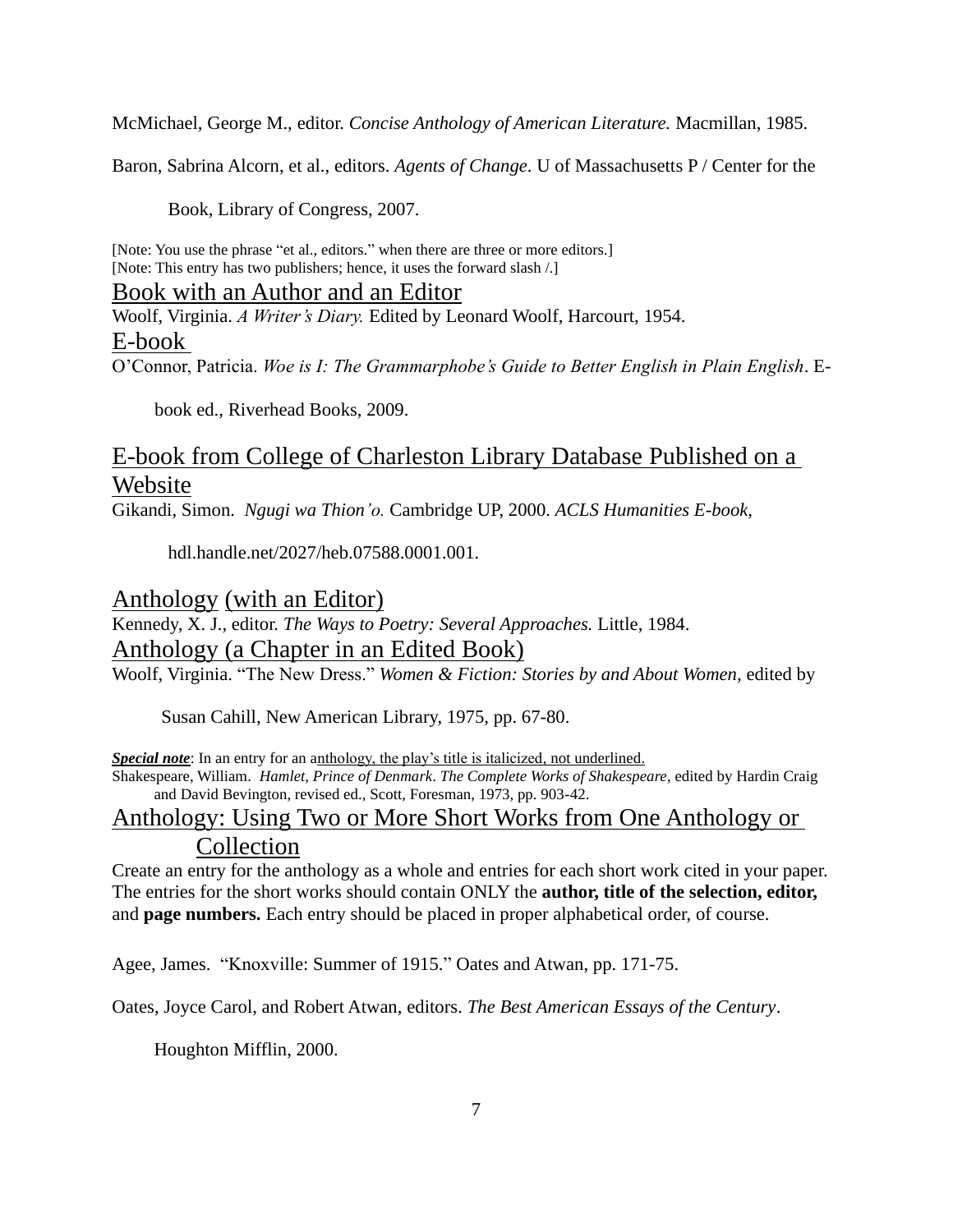# A Part of an Online Book

Poe, Edgar Allan. "The Masque of the Red Death." *The Complete Works of Edgar Allan Poe*,

edited by James A. Harrison, vol. 4, Thomas Y. Crowell, 1902, pp. 250-58. *HathiTrust* 

*Digital Library*, hdl.handle.net/2027/coo.31924079574368.

## Edition Other than the First

Chaucer, Geoffrey. The Works of Chaucer. Edited by Jay G. Helterman, 3<sup>rd</sup> ed., Houghton,

1989.

# Translation

Murakami, Haruki. *A Wild Sheep Chase.* Translated by Alfred Birnbaum, Vintage Books,

1989.

# Scripture (The Bible or other Religious Texts)

*The New Jerusalem Bible.* Henry Wansborough, general editor, Doubleday, 1985.

# A Multivolume Work

Stark, Freya. *Letters*. Edited by Lucy Moorehead, Compton Press, 1974-82. 8 vols. [when you are citing all the volumes]

Stark, Freya. *Letters*. Edited by Lucy Moorehead, vol. 5, Compton Press, 1978. 8 vols. [when you used only one volume.]

# Articles

# Article in a **Scholarly** Journal

Bird, Harry. "Some Aspects of the Prejudice in the Roman World." *University of Windsor* 

*Review*, vol. 10, no. 1, 1975, pp. 64-75.

# Article from an Online Journal/Periodical/Scholarly Journal

Cáceres, Sigfrido Burgos. "Towards Concert in Africa: Seeking Progress and Power through

Cohesion and Unity." *African Studies Quarterly*, vol. 12, no. 4, Fall 2011, pp. 59-73,

asq.africa.ufl.edu/files/Caceres-Vol12Is4.pdf.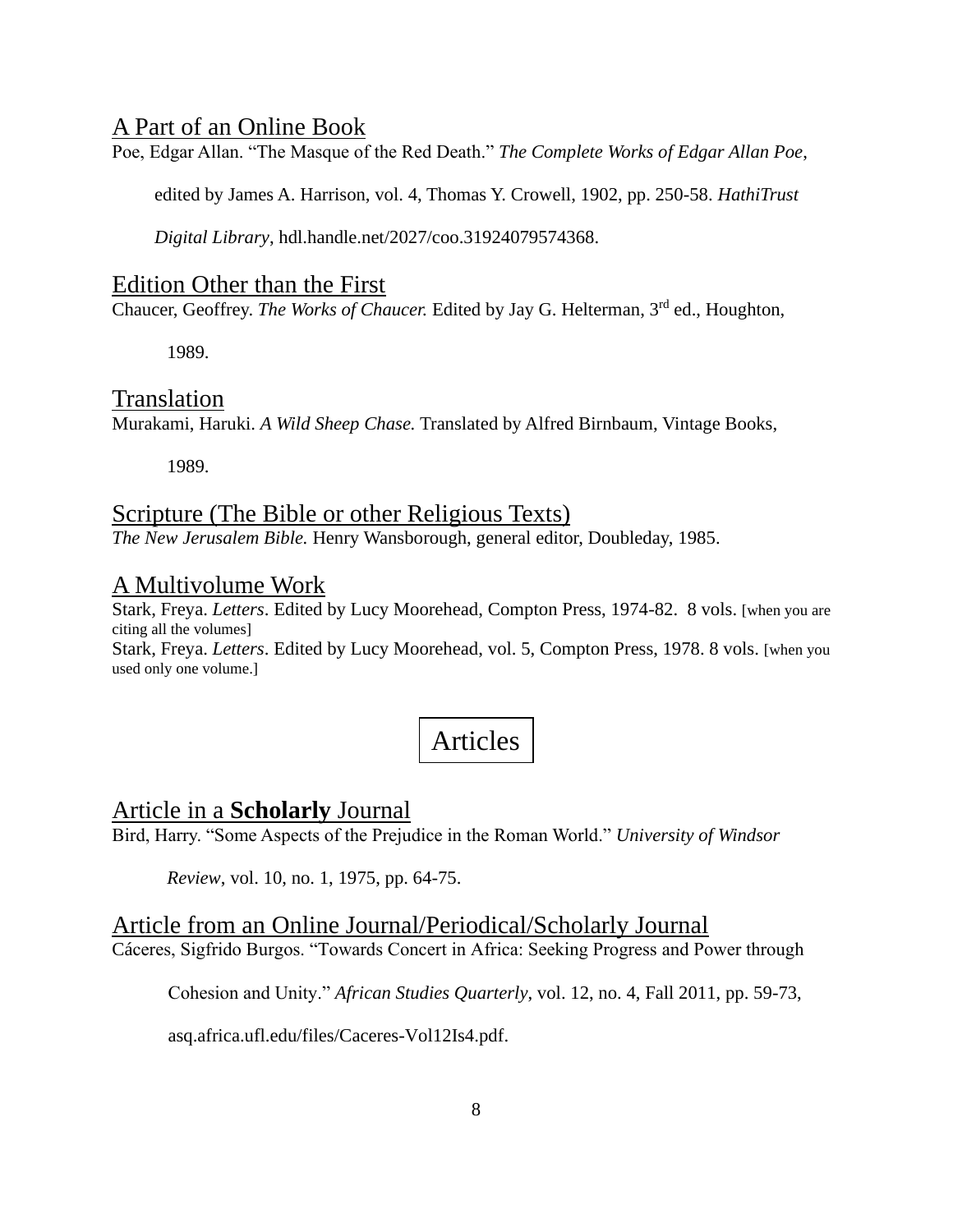[Note: the above example was originally published in print. If your item was originally published online, do NOT use page numbers.]

#### Article on a Web Site

Enzinna, Wes. "Syria's Unknown Revolution." *Pulitzer Center on Crisis Reporting*, 24 Nov.

2015, pulitzercenter.org/projects/middle-east-syria-enzinna-war-rojava.

#### ERIC (article retrieved)

Gonzalez, Monica Marie. "Preparing Teacher Candidates for the Instruction of English Language

Learners." *Networks: An Online Journal for Teacher Research*, vol. 18, no. 2, fall 2016.

*ERIC*, eric.ed.gov/?id=EJ1152320.

#### EBSCOhost (article retrieved)

Daˊvila, Denise, et al. "The Latinx Famiy: Learning *y La Literatura* at the Library." *Bilingual*

*Review / La revista bilinguˊe*, vol. 33, no. 5, May 2017, pp. 33-49, *EBSCOhost,* 

search.ebscohost.com.

#### JSTOR (article retrieved)

Goldman, Anne. "Questions of Transport: Reading Primo Levi Reading Dante." *The Georgia* 

*Review*, vol. 64, no. 1, spring 2010, pp. 69-88. *JSTOR,* www.jstor.org/stable/41403188.

#### Signed Article in a Reference Work

Robinson, J. Bradford. "Scat Singing." *The New Grove Dictionary of Jazz,* edited by Barry

Kernfield, vol. 3, London, Macmillan, 2002, p. 269.

[Note: The city of publication appears in this sample because Macmillan publishes in different countries so there may be differences in spelling and vocabulary.]

#### Encyclopedia Article Online

"Fresco." *Encyclopedia Britannica Online,* 17 Apr. 2011, www.britannica.com/art/fresco-

painting.

#### Previously Published Scholarly Article in a Collection

Spilka, Mark. "Of George and Lennie and Curley's Wife: Sweet Violence in Steinbeck's Eden."

*Contemporary Literary Criticism*, vol. 21, Gale, 1992, p. 381. Originally published in

*Modern Fiction Studies*, vol. 20, no. 2, 1974, pp. 169-79.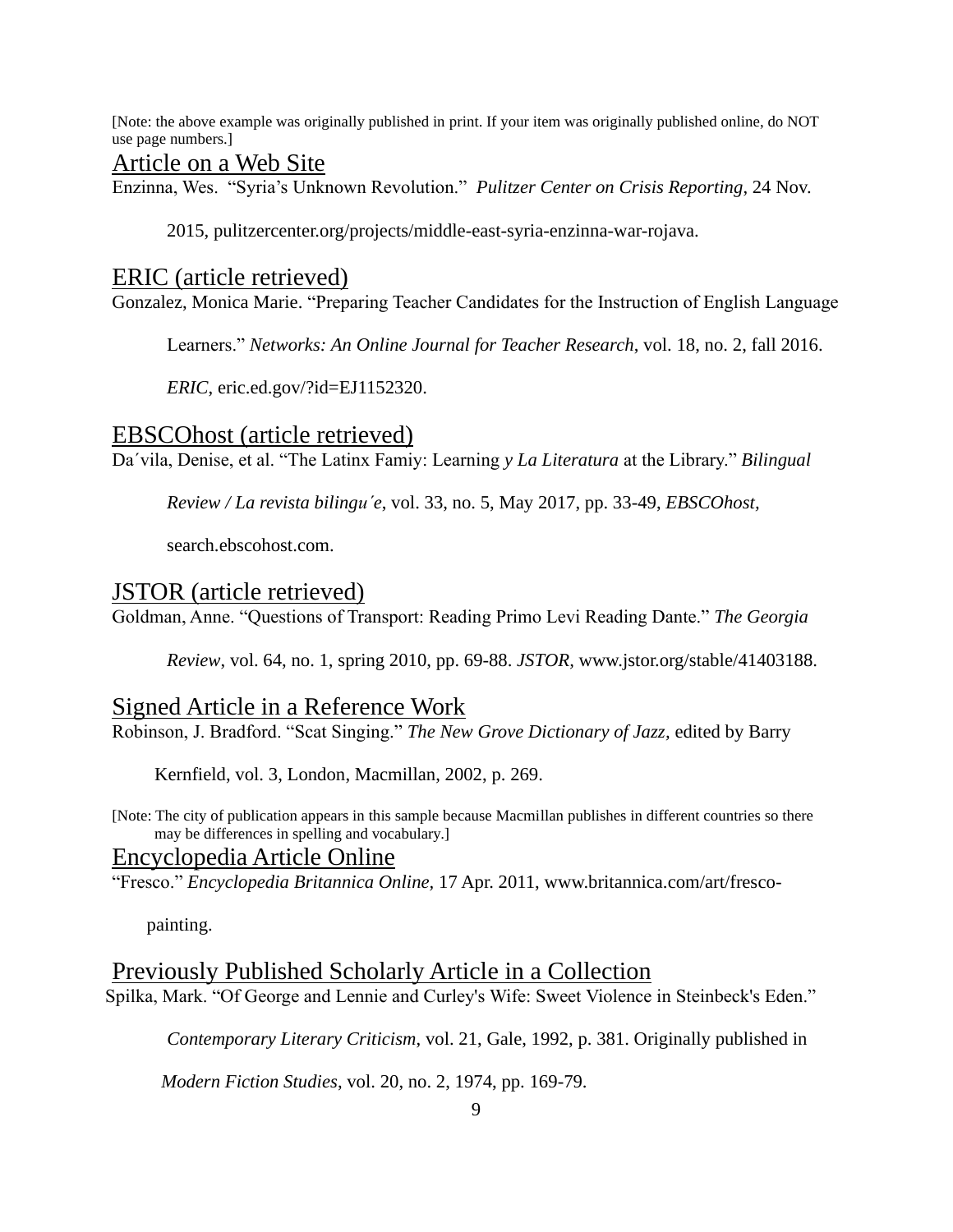#### Article from a Weekly or Biweekly Periodical

Greiner, Donald R. "*Onward and Upward*: A New Novel by John Updike." *Time*, 15 Oct. 1988,

pp. 33-36.

# Daily Newspaper (Signed Article)

Goodwin, Alice. "The Role of Manner in the Teaching of English." *The State* [Columbia], 22

July 1987, p. 33.

[Note: If the city of publication is not included in the name of a locally published newspaper, add the city in square brackets, not italicized, after the name. For nationally published newspapers, this is not necessary.]

# Daily Newspaper (Unsigned Article)

"Women and Men in Despair: Teaching English at the College of Charleston." *The State* 

[Columbia], 22 July 1990, pp. 45+.

[Note: The + indicates that the article appears on nonconsecutive pages.]

"Women and Men in Despair: Teaching English at the College of Charleston." *The State*

[Columbia], 22 July 1990, sec. 1: 45+.

[Note: If the newspaper is divided into sections, you cite it like the above example.]

#### Online Newspaper Article

Wente, Margaret. "In the Best Interests of the Child." *The Globe and Mail*, 6 Apr. 2009,

www.theglobeandmail.com/globe-debate/in-the-best-interests-of-the-

child/article20414097.

#### Editorial

Editorial Board. "How to Tell Truth from Fiction in the Age of Fake News." *Chicago Tribune*,

21. Nov. 2016, www.chicagotribune.com/news/opinion/editorials/ct-fake-news-facebook-

edit-1120-md-20161118-story.html.

#### Letter to the Editor

Schlesinger, Arthur, Jr. Letter. *The New York Review of Books*, 8 Apr. 2004, p. 84. *Newsweek*, 7 Nov. 1988, pp. 120-21.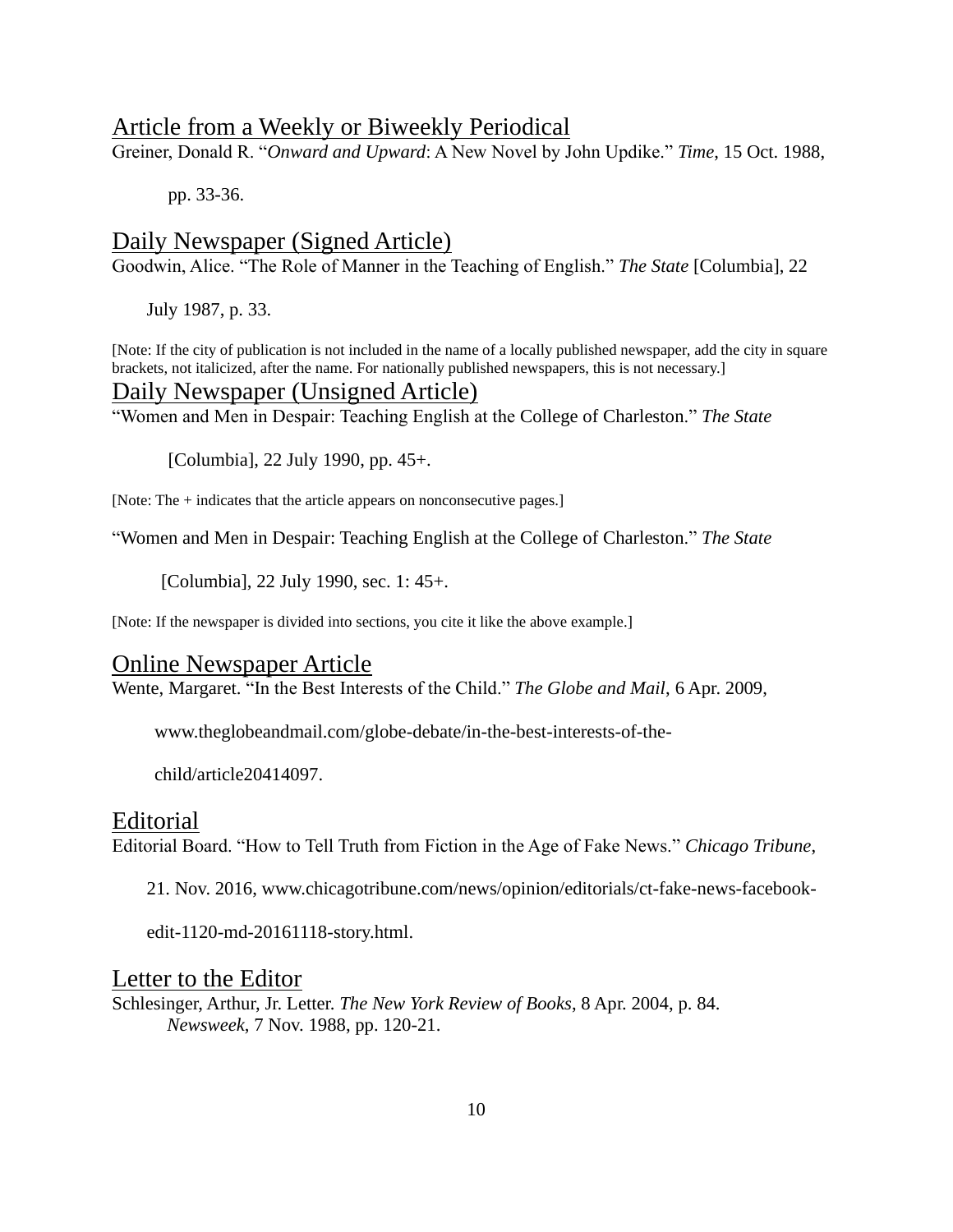# Dictionary Entry

"Content, *N*. (1)." *Merriam-Webster,* 2020, www.merriam-webster.com/dictonary/content.

"Content, *N.* (4)." *Merriam-Webster's Collegiate Dictionary*, 11<sup>th</sup> ed., Merriam-Webster, 2003, p.

269.

[Note: If you are citing a specific definition among several, tell the number. See *MLA Handbook* p. 328 for models.] [Note: Page numbers are used because the entries of the source are arranged alphabetically. If your source is from online, do NOT use page numbers.]

# Besides books and articles, other types of sources

# Government Publication

U. S. Department of Health and Human Services. *Keep the Beat Recipes: Deliciously Healthy* 

*Dinners*. National Institutes of Health, Oct. 2009,

healthyeating.nhlbi.nih.gov/pdfs/Dinners\_Cookbook\_508-compliant.pdf.

# Government Publication (online)

U. S. Department of Agriculture, Food and Nutrition Service, Child Nutrition Programs.

*Eligibility Manual for School Meals: Determining and Verifying Eligibility. National* 

*School Lunch Program,* July 2015,

www.fns.usda.gov/sites/default/files/cn/SP40\_CACFP18\_SFSP20-2015a1.pdf.

## Lecture

Ford, Jane. Lecture. Introduction to the History of Art, 4 Apr. 2016, Bates College. Interview (Unpublished) Salter, Margaret. Interview. Conducted by Suan Lang, 22 Oct. 2007. Interview (through E-mail) Sternberg, Rachel. E-mail interview with the author, 7 Jan. 2001. Pamphlet or Brochure *Washington, DC.* Trip Builder, 2000. Brochure. Comic Book or Graphic Narrative *Superman: Birthright*. By Marc Waid, illustrated by Leinil Francis Yu, inked by Gerry

Alanguilan, colored by Dave McCaig, DC Comics, 2005.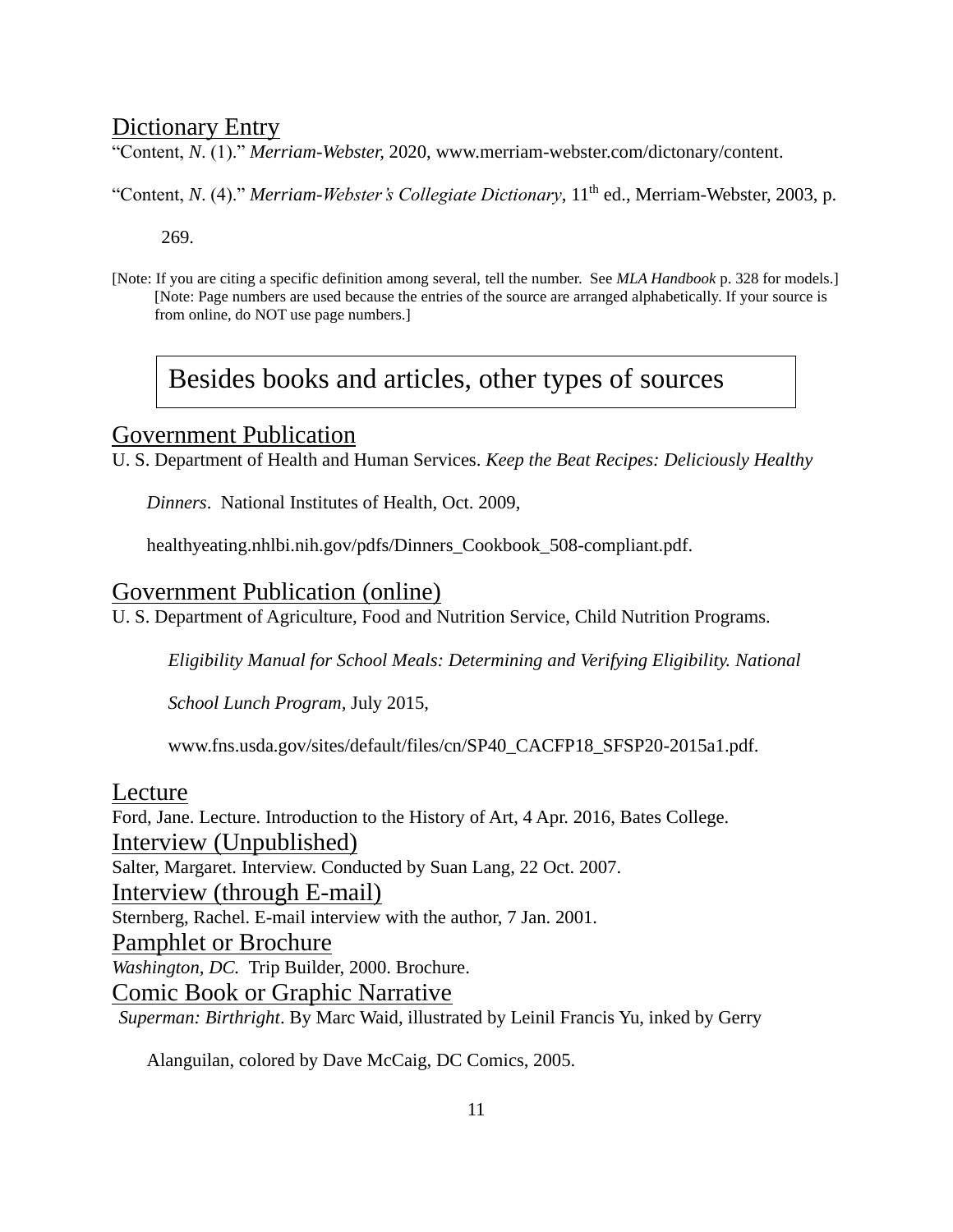## Advertisement (Filmed)

"Air Canada: We're in the Business of You." *YouTube*, uploaded by Air Canada, 8 Apr. 2019,

www.youtube.com/watch?v=GE9AFpsg7H8.

Advertisement (Print) Advertisement for Upton Tea Imports. *Smithsonian*, Oct. 2018, p. 84. YouTube Video "*Buffy the Vampire Slayer*: Unaired Pilot 1996." *YouTube*, uploaded by Brian Stowe, 28 Jan.

2012, www.youtube.com/watch?v=WR3J-V7qxxW.

#### DVD

"Hush." 1999. *Buffy the Vampire Slayer: The Complete Fourth Season*, created by Joss Whedon,

episode 10, Mutant Enemy / Twentieth Century Fox, 2003, disc 3. DVD.

[Note: 1999 is the year of the long-running series. If you are writing about features of that episode found on the season's DVD set, your entry will be about the discs (See the disc number.) and, thus, will include the date of their release (2003), as shown in the above example.]

#### T.V. (Viewed as Broadcast)

"Hush." *Buffy the Vampire Slayer*, created by Joss Whedon, season 4, episode 10, Mutant Enemy

/ WB Television Network, 14 Dec. 1999.

# T. V. (Viewed online)

"I, Borg." *Star Trek: The Next Generation*, season 5, episode 23, Paramount Pictures, 1992.

*Netflix*, www.netflix.com.

#### T. V. (Viewed as an app)

"New Normal." Directed by Dan Attias. *Homeland*, season 5, episode 10, Showtime, 24 July

2016, *Amazon Prime Video* app.

Video Game *Angry Birds*. Version 7.0.0, Rovio Entertainment, 10 Dec. 2016. Digital Library Poe, Edgar Allan. "The Masque of the Red Death." *The Complete Works of Edgar Allan Poe*,

edited by James A. Harrison, vol. 4, Thomas Y. Crowell, 1902, pp. 250-58. *HathiTrust*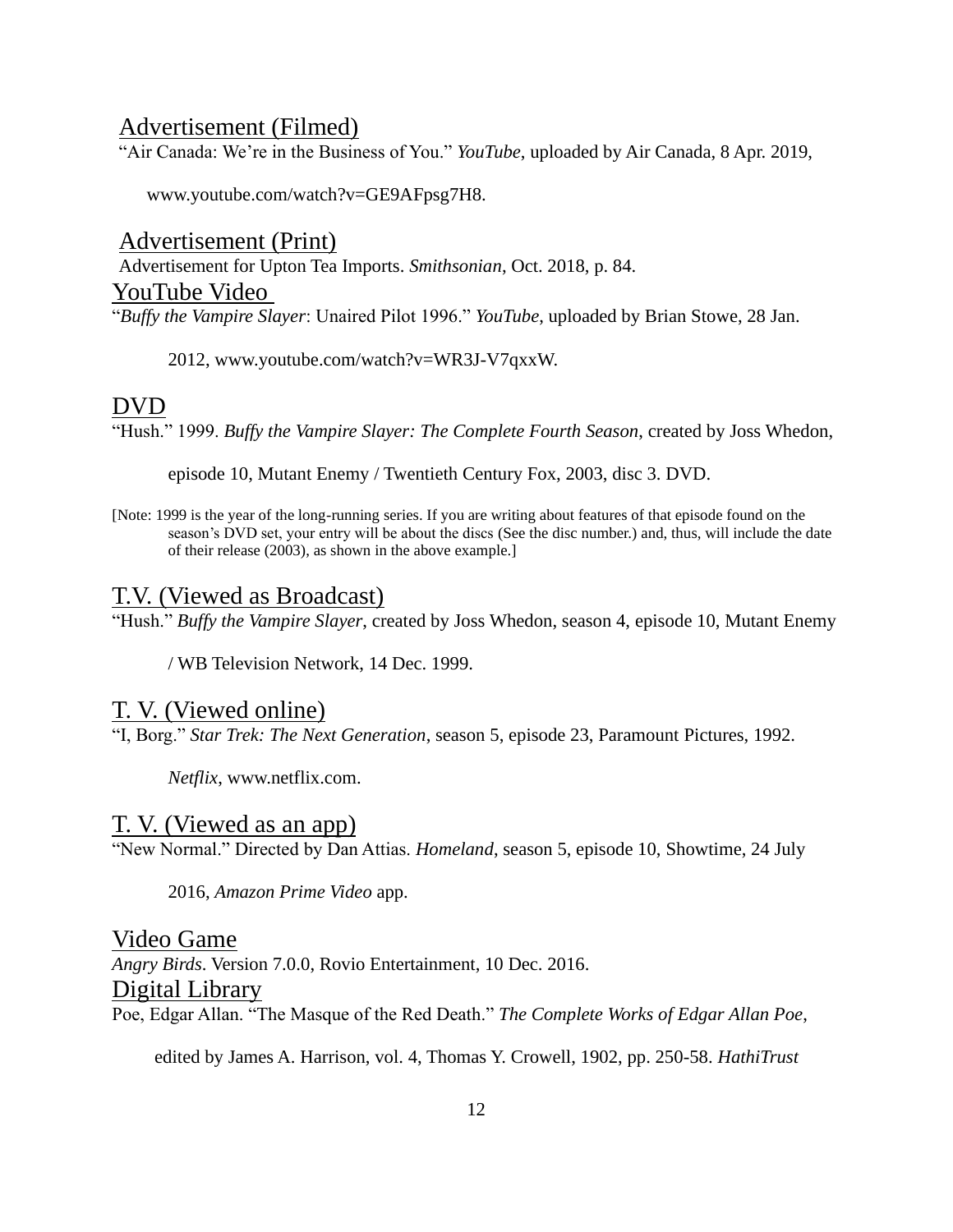*Digital Library*, hdl.handle.net/2027/coo.31924079574368.

# Work of Art (viewed in person)

Vermeer, Johannes. *The Astronomer*. 1668, Louvre Museum, Paris. [Note: Place date of the creation of the artwork after the title. Treat the physical location (museum, city) of the artwork as its location.]

## Work of Art (viewed online)

Bearden, Romare. *The Train*. 1975. *MOMA*, www.moma.org/collection/works/65232?locale=en. Photo (online)

Sheldon, Natasha. Photograph of *The Muleteer*. "Human Remains in Pompeii: The Body Casts,"

by Sheldon, 23 Mar. 2014. *Decoded Past*, decodedpast.com/human-remains-pompeii-body-

casts/7532.

# Stage Play

Shaw, George Bernard. *Heartbreak House*. Directed by Robin Lefevre, Roundabout Theatre

Company, 11 Oct. 2006, American Airlines Theatre, New York City.

# Music (Concert)

Beyoncé. *The Formation World Tour*. 14 May 2016, Rose Bowl, Los Angeles. Music (Recording, Song, or Other Piece of Music) Beyoncé. "Pretty Hurts." *Beyoncé*, Parkwood Entertainment, 2013,

www.beyonce.com/album/beyonce/?media\_view=songs. Transcript of lyrics.

## Speeches

Atwood, Margaret. "Silencing the Scream." Boundaries of the Imagination Forum. MLA

Annual Convention, 29 Dec. 1993, Royal York Hotal, Toronto.

## Entire Web Site

Bauch, Nicholas. *Enchanting the Desert: A Pattern Language for the Production of Space.* 

Stanford UP, 2016, www.enchantingthedesert.com/home/.

## E-Mail (to the author)

Pierson, Collette. E-mail to the author. 1 June 2019. Blog Hayes, Terrence. "The Wicked Candor of Wanda Coleman." *The Paris Review*, 12 June 2020,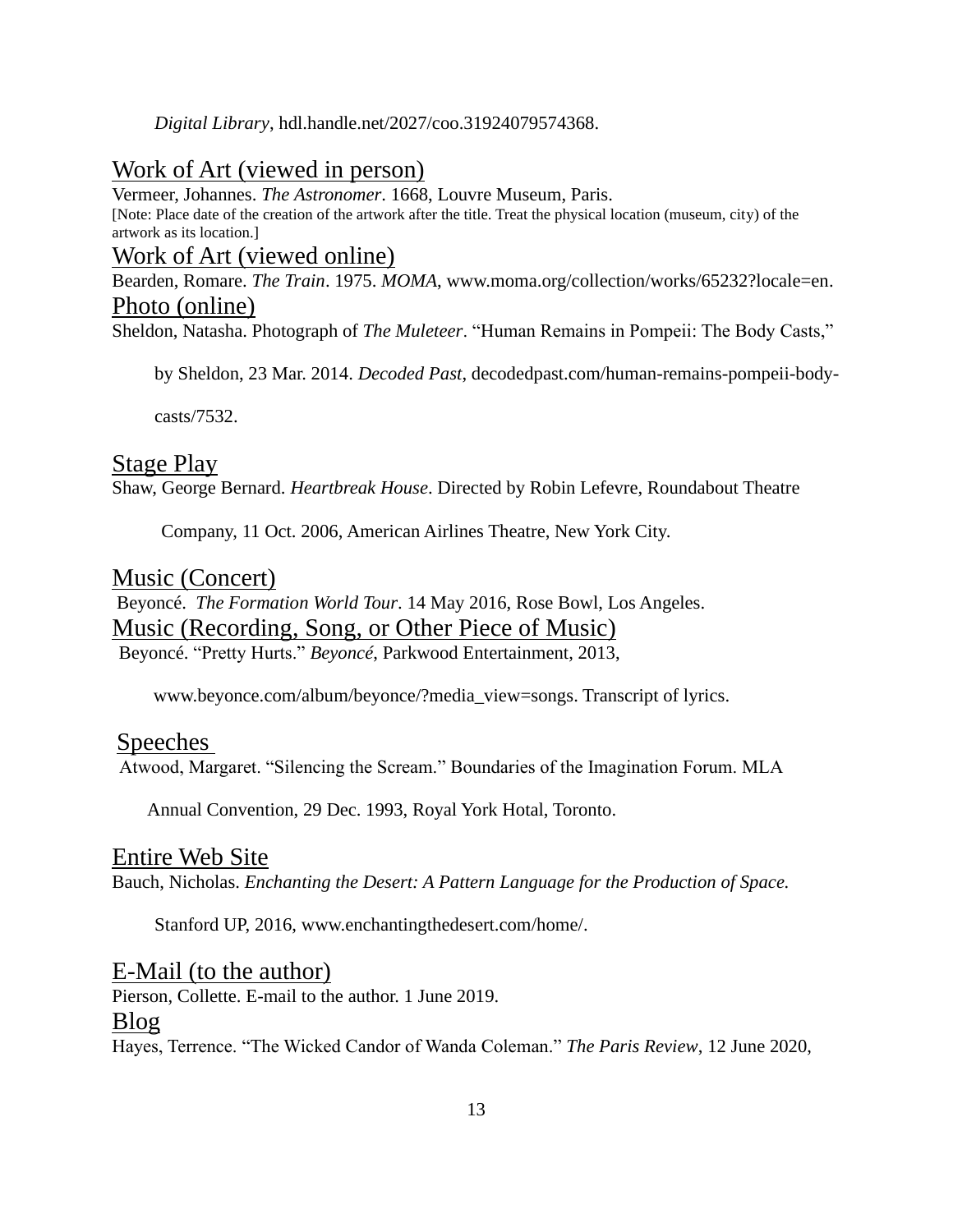www.theparisreview.org/blog/2020/06/12/the-wicked-candor-of-wanda-coleman/. The

Daily.

#### Discussion List

Grooms, Russell W. Comment on "FW: Chicago Style Citation Question" thread. *Infolit*, 6 Sept.

2016, 20:02:16, lists.ala.org/sympa/arc/infolit/2016-09/msg00005.html.

#### Tweets

Chaucer Doth Tweet [@LeVostreGC]. "A daye without anachronism ys lyke Emily Dickinson

without her lightsaber." *Twitter*, 7 April 2018,

twitter.com/LeVostreGC/status/982829987286827009.

#### E-Reserve

Barbour, Brian M. "The Great Gatsby and the American Past." *The Southern Review*, vol. 9,

1973, pp. 288-99. \*

[Note: E-reserve articles are cited as any scholarly journal article, since that is what they were previously.] [\*Note: The *MLA Handbook* suggests including URL's for an E-reserve from your instructor, so ask your professor about including the URL.]

#### Podcast

Li, Yiyun. "On the Street Where You live." Narrated by Li. *The Writer's Voice: Fiction from the* 

*Magazine*, hosted by Deborah Treisman, 3 Jan. 2017. *The New Yorker*,

www.newyorker.com/podcast/the-athours-voice/yiyun-li-reads-on-the-street-where-you-live.

#### Facebook

World Wildlife Fun. "Five Things to Know on Shark Awareness Day." *Facebook*, 14 July 2020,

www.facebook.com/worldwildlifefund/videos/745925785979440.

#### Instagram

Thomas, Angie. Photo of *The Hate U Give* cover. *Instagram*, 4 Dec. 2018,

www.instagram.com/p/Bq\_PaXKgqPw/.

#### TED Talk

Allende, Isabel. "Tales of Passion." *TED*, Mar. 2007,